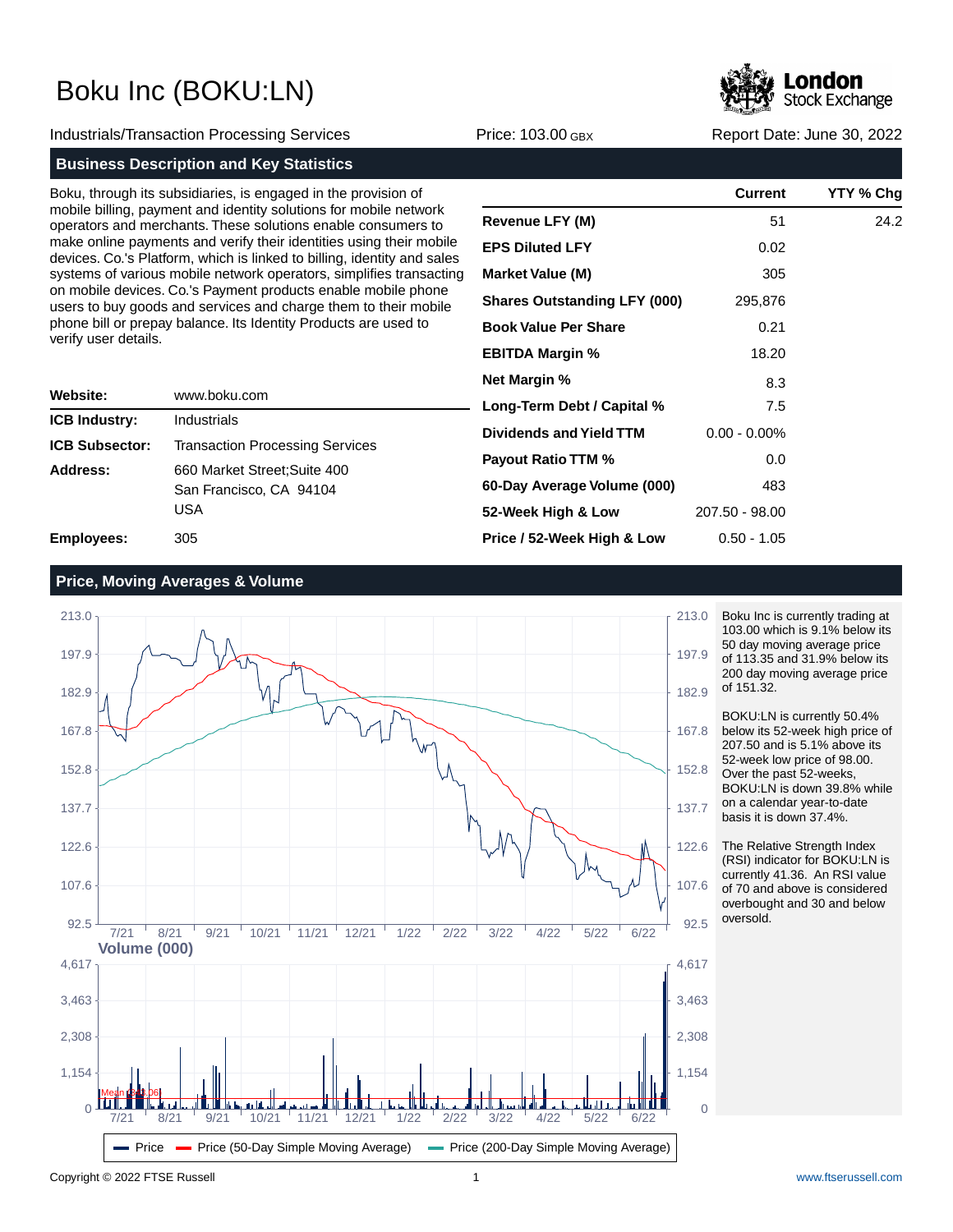# Stock Exchange

#### Industrials/Transaction Processing Services **Price: 103.00 GBX** Report Date: June 30, 2022

**Price Performance, Technical Indicators & Risk Metrics**

| <b>Price Performance</b> | % Change | <b>Difference</b><br><b>vs FTSE 350</b> | <b>Technical Indicators</b>          |        |
|--------------------------|----------|-----------------------------------------|--------------------------------------|--------|
| 1-Day $%$                | 1.98     |                                         | 3.94 50-Day Average Price            | 113.35 |
| 1-Week %                 | $-9.65$  | $-11.42$                                | Price / 50-Day Average               | 0.91   |
| 4-Week %                 | $-3.29$  | 2.91                                    | 200-Day Average Price                | 151.32 |
| 52-Week %                | $-39.77$ | $-37.87$                                | Price / 200-Day Average              | 0.68   |
| Quarter-to-Date %        | $-6.79$  | $-1.04$                                 | <b>RSI - Relative Strength Index</b> | 41.36  |
| Year-to-Date %           | $-37.39$ | $-31.38$                                | <b>Risk Metrics</b>                  |        |
| Last Month %             | $-3.29$  | 2.91                                    | <b>Price Volatility</b>              | 7.75   |
| <b>Last Quarter %</b>    | $-32.83$ | -32.56                                  | <b>Sharpe Ratio</b>                  | 0.10   |
| Last Calendar Year %     | 13.84    |                                         | -0.52 Sortino Ratio                  | 0.20   |

### **5-Year Price Performance vs. FTSE 350**



Over the past five years, Boku Inc's stock price is up 27.2% which is 29.6% above the FTSE 350 Index performance of -2.5% over the same period. Boku Inc's cumulative annualized growth rate (CAGR) over the five year period has been 5.4% while that of the FTSE 350 Index has been -0.5%.

Over the past year, Boku Inc's stock price performance of -39.8% has underperformed that of the FTSE 350 Index by 37.9%. On a year-to-date basis, Boku Inc's stock price performance of -37.4% has underperformed the FTSE 350 Index by 31.4%.

Over the past week, Boku Inc's stock price performance of -9.6% has underperformed that of the FTSE 350 Index by 11.4%.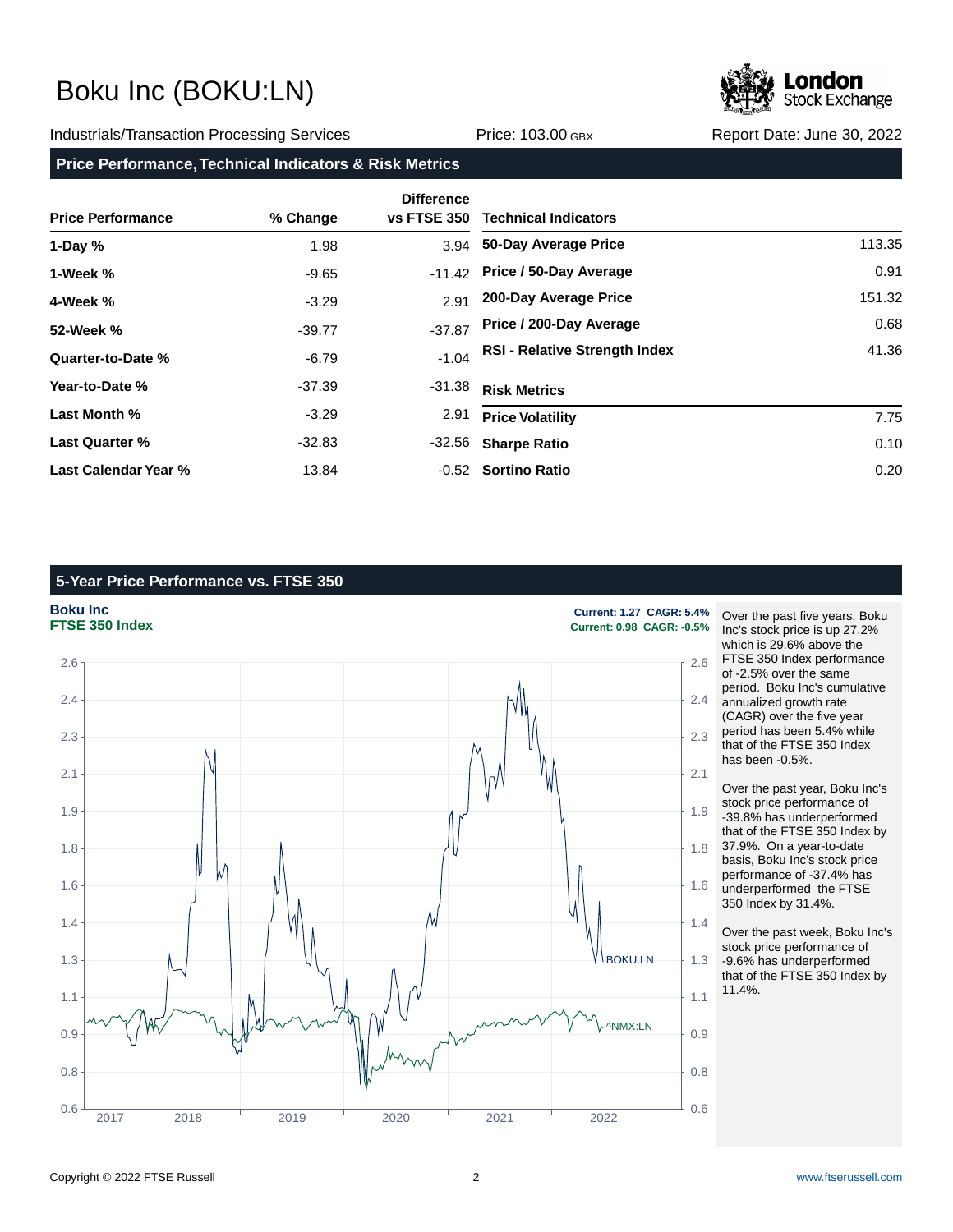# **Stock Exchange**

### Industrials/Transaction Processing Services Price: 103.00 GBX Report Date: June 30, 2022

#### **Growth and Profitability Metrics**

| <b>Historical Growth</b>      | 3-Year  | 5-Year  | 10-Year Profitability      | <b>Current</b> | 5-Year<br>Average | 10-Year<br>Average |
|-------------------------------|---------|---------|----------------------------|----------------|-------------------|--------------------|
| <b>Revenues %</b>             | 22.9    | 29.7    | Gross Margin %             | 91.7           | 90.8              |                    |
| Revenues Per Share %          | 2.8     | $-18.4$ | <b>EBITDA Margin %</b>     | 18.2           | $-7.1$            |                    |
| <b>EBITDA %</b>               | 216.0   | 999.9   | <b>Pre-Tax Margin %</b>    | 6.3            | $-33.7$           |                    |
| <b>EPS Diluted %</b>          | 999.9   | 999.9   | <b>Net Margin %</b>        | 8.3            | $-17.7$           |                    |
| Free Cash Flow %              | $-22.2$ | 999.9   | <b>Return on Equity %</b>  | 7.9            | $-24.8$           |                    |
| <b>Cash from Operations %</b> | $-5.8$  | 999.9   | <b>Return on Capital %</b> | 6.9            | $-17.9$           |                    |
| <b>Book Value %</b>           | 30.4    | 999.9   | <b>Return on Assets %</b>  | 2.7            | $-5.9$            |                    |





Boku Inc's cumulative annualized revenue growth rate over the charted period is 29.8%. This compares to cumulatative annualized growth of 22.9% over the past 3 years.

Boku Inc's cumulative annualized EPS growth rate over the charted period is 0.0%. This compares to cumulatative annualized growth of 999.9% over the past 3 years.

Boku Inc's net profit margin of 8.3% is 23.4% above the period's mean net margin of -15.1%. During the charted period, the observed net profit margin high and low were 8.3% and -41.6% respectively.

Boku Inc's return on equity of 7.9% is 28.5% above the period's mean return on equity of -20.6%. During the charted period, the observed ROE high and low were 100.0% and -100.0% respectively.



 $-7.5$   $+2.5$   $+2.5$ 

Mean (-15.12)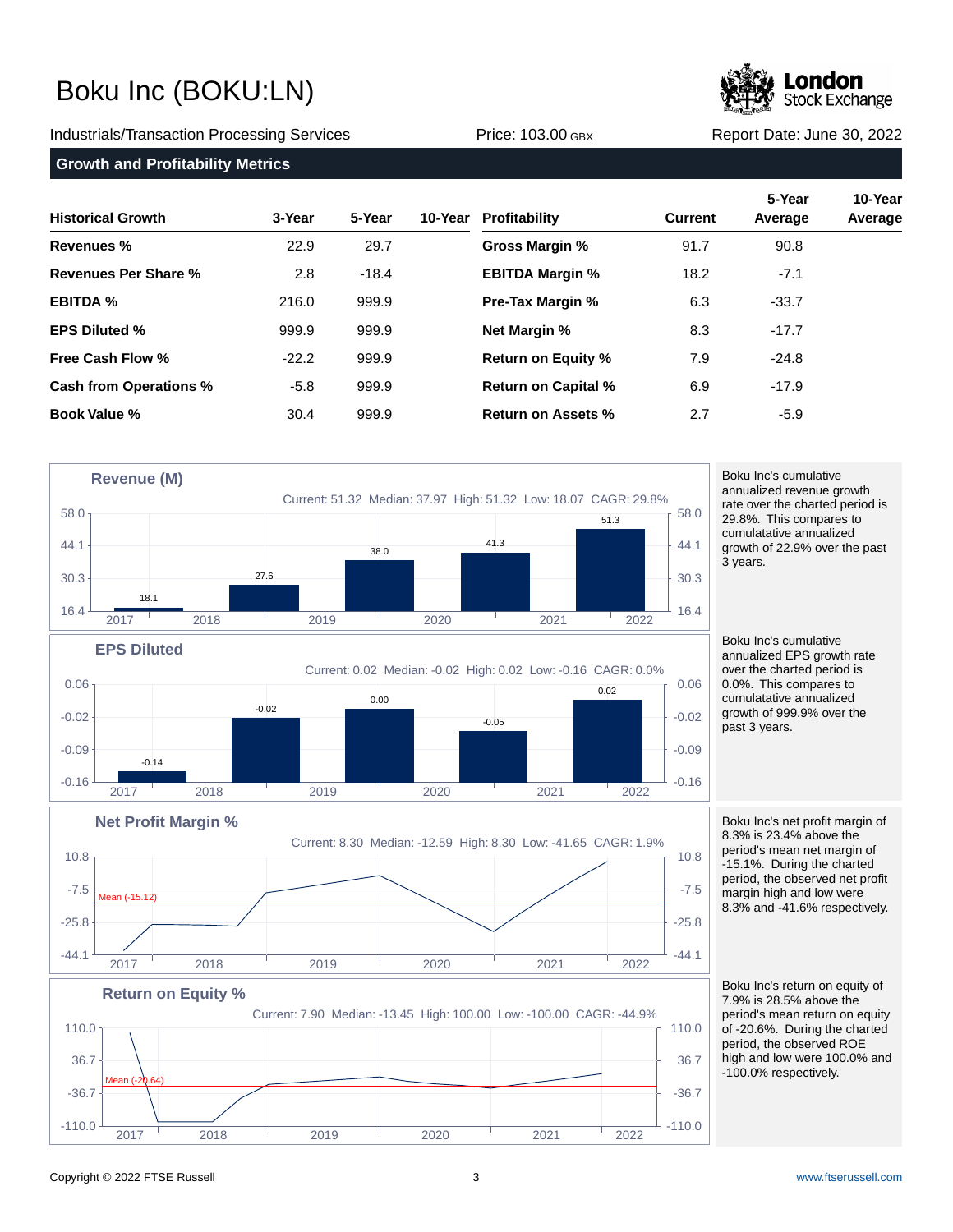**Stock Exchange** 

Industrials/Transaction Processing Services **Price: 103.00 GBX** Report Date: June 30, 2022 **Valuation Metrics 5-Year 10-Year Current Median Median Price / EPS TTM Price / Sales Price / Operating Cash Flow Price / Book Value 5-Year 10-Year Current Median Median Earnings Yield % Free Cash Flow Yield % Dividend Yield % Enterprise Value / EBITDA** 67.4 5.6 29.3 5.0 99.0 6.2 99.9 8.8 1.44 2.87 0.00 28.2 -1.86 3.56 0.00 50.0



Boku Inc is trading at 67.38 times its EPS generated during the latest fiscal year. This multiple is below the historically observed median of 99.90, while high and low observations have been 99.90 and 67.38.

Boku Inc is trading at a Price to Sales ratio of 5.59 based on sales generated during the latest fiscal year. This ratio is below the historically observed median ratio of 6.17, while high and low observations have been 11.77 and 1.18.

Boku Inc is trading at a Price to Book ratio of 4.98 based on book value at the latest fiscal year end. This ratio is below the historically observed median of 8.83, while high and low observations have been 49.90 and 3.42.

Boku Inc has a Free Cash Flow Yield of 2.87% based on free cash flow generated during the latest fiscal year. This value is below the historically observed median yield of 3.56%, while high and low observations have been 8.92 and 0.00.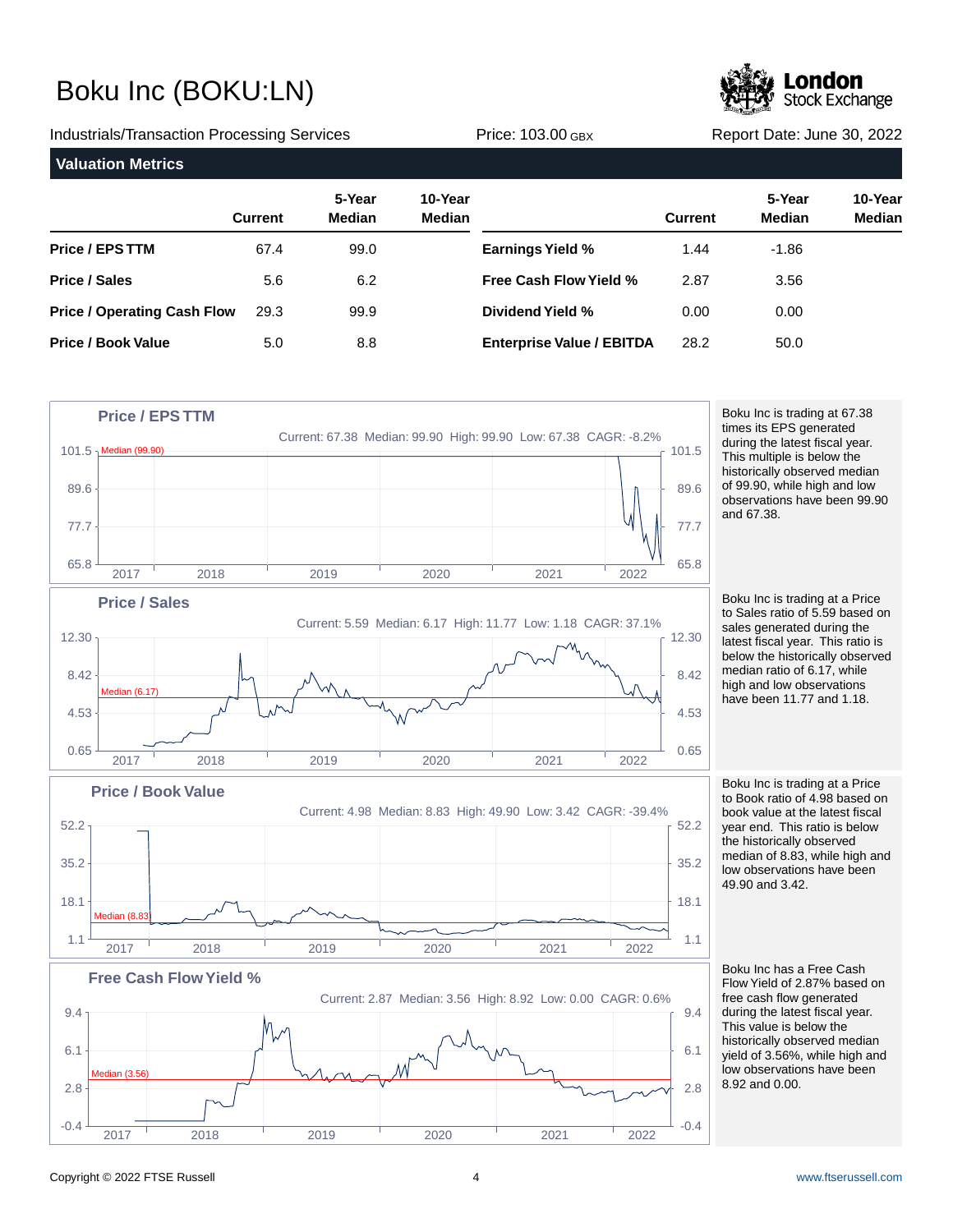Stock Exchange

Industrials/Transaction Processing Services **Price: 103.00 GBX** Report Date: June 30, 2022

#### **ICB Subsector Peer Comparisons**











### **Price / EPS TTM Price / Book Value**



### **EPS 5-Year Growth Rate % Revenue 5-Year Growth Rate %**



Copyright © 2022 FTSE Russell 5 [www.ftserussell.com](http://www.ftserussell.com)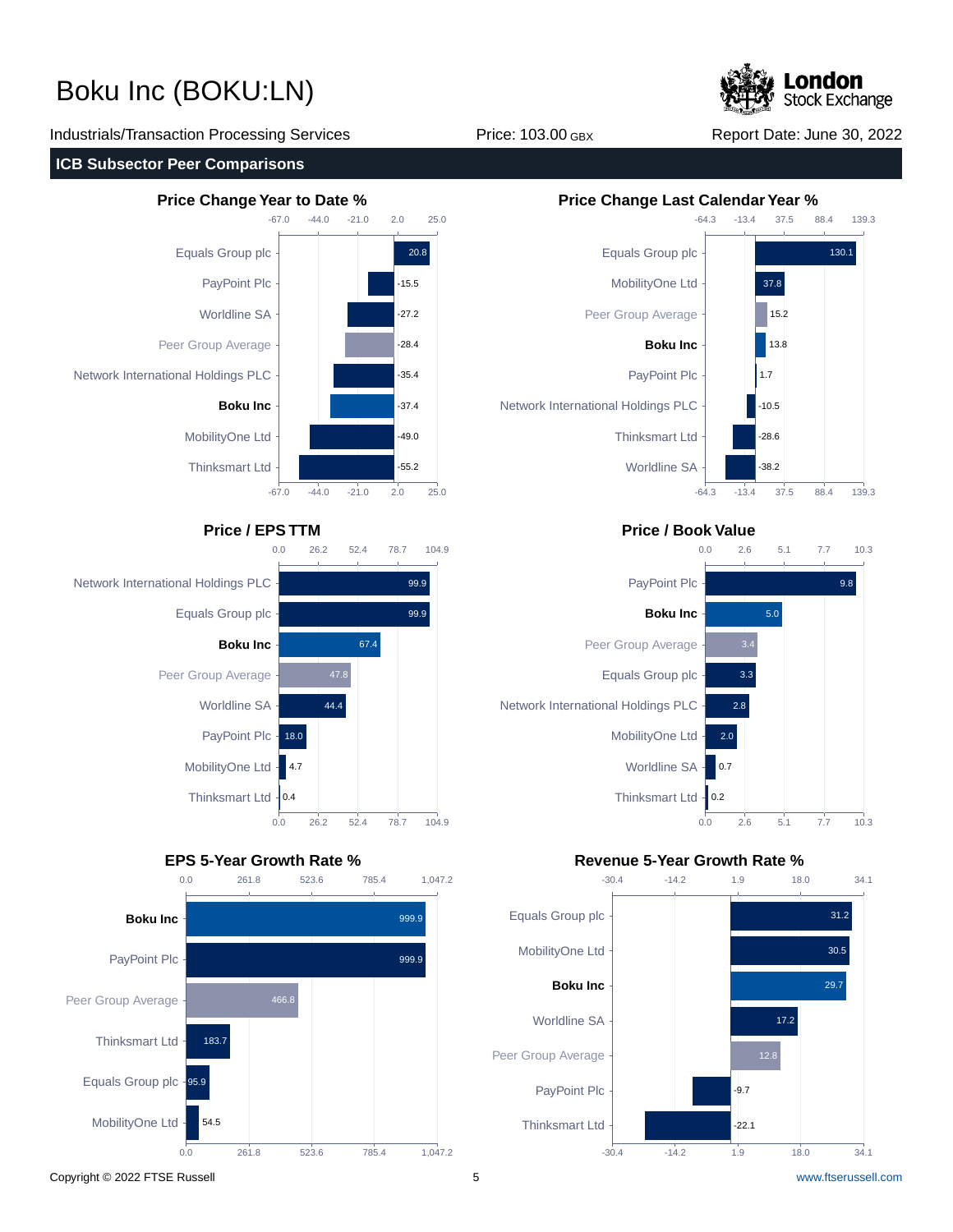

#### Industrials/Transaction Processing Services **Price: 103.00 GBX** Report Date: June 30, 2022

#### **Abbreviations:**

| <b>CAGR</b>   | - Cumulative annual growth rate.                                |
|---------------|-----------------------------------------------------------------|
| <b>EBIT</b>   | - Earnings before interest and taxes.                           |
| <b>EBITDA</b> | - Earnings before interest, taxes, depreciation & amortization. |
| <b>LFY</b>    | - Last fiscal year                                              |
| м             | - Million                                                       |
| <b>LON</b>    | - London Stock Exchange                                         |
|               |                                                                 |

#### **Definitions:**

**Market Value** - Weekly Price times latest Shares Outstanding times any applicable ADR factor.

**Revenue** - Sum of the last four quarters of Revenues.

**Revenue Per Share** - Sum of the last four quarters of Total Revenue divided by Weighted Average Shares Outstanding.

**Operating EPS LFY** - EPS excluding non-recurring, non-operating items, fiscal year aligned TTM value.

60-Day Average Volume (000) - The average of the last 60 daily volume values in thousands of shares.

**Price 52-Week High** - The high closing price from the last 52 weeks of daily closing prices.

**Price 52-Week Low** - The low closing price from the last 52 weeks of daily closing prices.

**Price / 52-Week High** - Latest price divided by the high price from the past 52 weeks of daily closing prices.

**Price / 52-Week Low** - Latest price divided by the low price from the past 52 weeks of daily closing prices.

**50-Day Average Price** - Mean of last 50 daily closing prices.

**200-Day Average Price** - Mean of last 200 daily closing prices.

Price / 50-Day Average Price - Latest closing price divided by mean of last 50 daily closing prices, as a percentage.

**Price / 200-Day Average Price** - Latest closing price divided by mean of last 200 daily closing prices, as a percentage.

Relative Strength Index - Relative Strength Index or RSI measures the magnitude of gains over a given time period against the magnitude of losses over that period. The equation is RSI = 100 - 100 / (1 + RS) where RS = (total gains / n) / (total losses / n) and n = number of RSI periods. In this item, 14 days is used and one year of daily prices are considered. A value of 30 or below may imply oversold and 70 or above may imply overbought.

**Price Volatility** - The standard deviation of the last 20 days of daily closing prices.

Sharpe Ratio - The 5 year average of the excess monthly return over the risk - free rate(1 - month T - bill) over the 5 year standard deviation of the same series.

**Sortino Ratio** - The same calculation as the Sharpe Ratio but with positive excess returns set to zero for the standard deviation denominator, so only negative volatility weighs in.

**Dividends Per Share TTM** - Sum of the last four quarters of Dividends Per Share.

Payout Ratio - Dividends Per Share TTM divided by Operating EPS TTM.

**Dividend Yield TTM %** - Sum of the last four quarter of Dividends Per Share divided by Weekly Price.

**EBITDA** - Sum of the last four quarters of EBITDA (Operating Income + Depreciation & Amortization).

**Free Cash Flow** - Sum of the last four quarters Net Cash from Operations minus Capital Expenditures (Purchase of Property, Plant & Equipment), from the Cash Flow Statement.

**Book Value Per Share** - Total Common Equity last quarter divided by Shares Outstanding last quarter.

**Gross Margin %** - Sum of the last four quarters Gross Profit divided by the sum of the last four quarters Revenues.

**EBITDA Margin %** - Sum of the last four quarters EBITDA divided by the sum of the last four quarters Revenues.

**Pre-Tax Margin %** - Sum of the last four quarters of Earnings Before Taxes divided by sum of the last four quarters Revenues.

**Net Profit Margin %** - Sum of the last four quarters of Operating EPS divided by sum of the last four quarters Revenues Per Share.

**Return on Equity %** - Sum of the last four quarters of Operating EPS divided by the average of the last four quarters Book Value.

**Return on Capital %** - Sum of the last four quarters of Operating EPS divided by the average of the last four quarters Total Capital Per Share.

**Return on Assets %** - Sum of the last four quarters of Operating EPS divided by the average of the last four quarters Total Assets Per Share.

**Price / EPS TTM** - Weekly Price divided by the sum of the last four quarters of Operating EPS (capped at 99.9).

**Price / Sales** - Weekly Price divided by Revenues Per Share TTM.

**Price / Book Value** - Weekly Price divided by Book Value Per Share last quarter. Book Value Per Share is Total Common Equity last quarter divided by Shares Outstanding last quarter (capped at 49.9).

**Free Cash Flow Yield %** - Free Cash Flow Per Share TTM divided by Weekly Price.

Enterprise Value - Market Value plus Total Debt last year plus Preferred Equity last year minus Cash & Cash Equivalents last year.

**Enterprise Value / Sales** - Enterprise Value divided by the sum of the last four quarters of Revenue.

**Enterprise Value / EBITDA** - Enterprise Value divided by EBITDA TTM.

**Enterprise Value / EBIT** - Enterprise Value divided by trailing four quarters of Operating Income.

Enterprise Value / Free Cash Flow- Enterprise Value divided by the sum of the last four quarters of Free Cash Flow.

**Russell 1000 Index** - The largest 1,000 stocks by market cap, the index comprehensively covers the US large cap universe.

EPS 5-Year Growth Rate % is capped at 999.9%.

Revenue 5-Year Growth Rate % is capped at 999.9%.